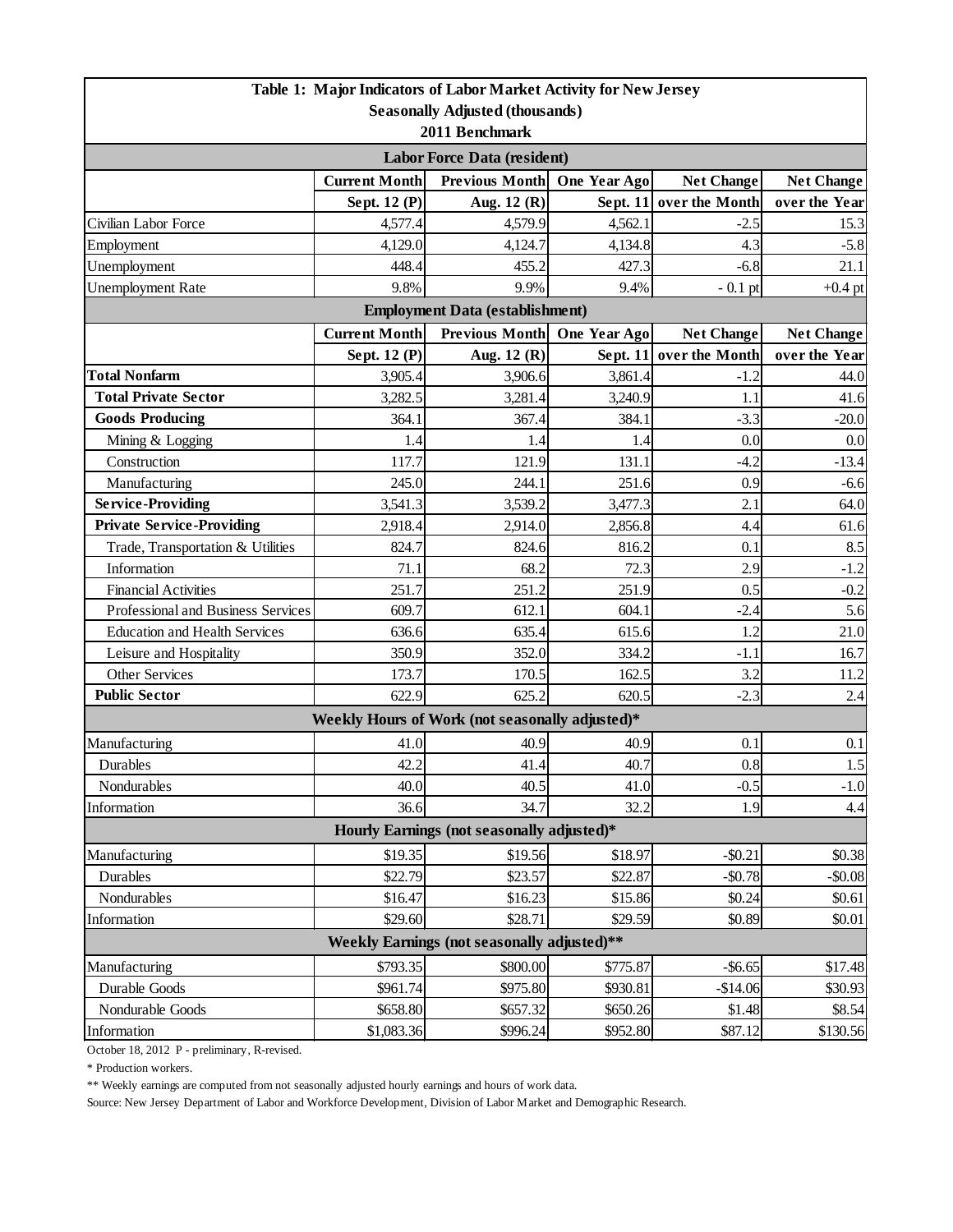| Table 2: New Jersey Civilian Labor Force Trends (thousands)<br>2011 Benchmark |                                                                                    |                                |                    |                   |                            |                     |
|-------------------------------------------------------------------------------|------------------------------------------------------------------------------------|--------------------------------|--------------------|-------------------|----------------------------|---------------------|
|                                                                               |                                                                                    | <b>Not Seasonally Adjusted</b> |                    |                   | <b>Seasonally Adjusted</b> |                     |
|                                                                               | Sept. 12 (P)                                                                       | Aug. 12 (R)                    | <b>Sept. 11</b>    | Sept. 12 (P)      | Aug. 12 (R)                | <b>Sept. 11</b>     |
| Civilian Labor Force                                                          | 4,552.1                                                                            | 4,598.2                        | 4,553.0            | 4,577.4           | 4,579.9                    | 4,562.1             |
| Resident Employment                                                           | 4,133.4                                                                            | 4,153.3                        | 4,134.0            | 4,129.0           | 4,124.7                    | 4,134.8             |
| Unemployment                                                                  | 418.6                                                                              | 444.8                          | 419.0              | 448.4             | 455.2                      | 427.3               |
| Unemployment Rate                                                             | 9.2%                                                                               | 9.7%                           | 9.2%               | 9.8%              | 9.9%                       | 9.4%                |
| Labor Force Participation Rate                                                | 65.3%                                                                              | 66.0%                          | 65.8%              | 65.7%             | 65.8%                      | 65.9%               |
| Employment/Population Ratio                                                   | 59.3%                                                                              | 59.6%                          | 59.7%<br>59.3%     |                   | 59.2%                      | 59.7%               |
|                                                                               | New Jersey Civilian Labor Force Annual Averages 1990 - 2011 (thousands)            |                                |                    |                   |                            |                     |
|                                                                               |                                                                                    |                                |                    |                   | <b>Unemployment</b>        | <b>Unemployment</b> |
| Year                                                                          | <b>Labor Force</b>                                                                 |                                |                    | <b>Employment</b> | <b>Volume</b>              | Rate $(\%$ )        |
| 1990                                                                          | 4,072.5                                                                            |                                |                    | 3,865.0           | 207.5                      | 5.1                 |
| 1991                                                                          | 4,050.4                                                                            |                                | 3,776.6            |                   | 273.7                      | 6.8                 |
| 1992                                                                          | 4,051.9                                                                            |                                | 3,709.5            |                   | 342.4                      | 8.5                 |
| 1993                                                                          | 4,034.6                                                                            |                                |                    |                   | 307.3                      | 7.6                 |
| 1994                                                                          | 4,067.5                                                                            |                                | 3,727.3<br>3,790.0 |                   | 277.5                      | 6.8                 |
| 1995                                                                          |                                                                                    |                                |                    |                   | 265.5                      | 6.5                 |
|                                                                               | 4,111.8                                                                            |                                |                    | 3,846.3           |                            |                     |
| 1996                                                                          | 4,184.1                                                                            |                                |                    | 3,925.8           | 258.3                      | 6.2                 |
| 1997                                                                          | 4,257.4                                                                            |                                |                    | 4,031.0           | 226.4                      | 5.3                 |
| 1998                                                                          | 4,242.4                                                                            |                                | 4,047.1            |                   | 195.3                      | 4.6                 |
| 1999                                                                          | 4,284.6                                                                            |                                | 4,092.7            |                   | 191.8                      | 4.5                 |
| 2000                                                                          | 4,287.8                                                                            |                                |                    | 4,130.3           | 157.5                      | 3.7                 |
| 2001                                                                          | 4,302.3                                                                            |                                | 4,117.5            |                   | 184.8                      | 4.3                 |
| 2002                                                                          | 4,370.8                                                                            |                                |                    | 4,117.3           | 253.5<br>255.5             | 5.8                 |
| 2003                                                                          | 4,363.9                                                                            |                                |                    | 4,108.4           |                            | 5.9                 |
| 2004                                                                          | 4,358.9                                                                            |                                | 4,144.2            |                   | 214.7                      | 4.9                 |
| 2005                                                                          | 4,404.5                                                                            |                                | 4,207.7            |                   | 196.7                      | 4.5                 |
| 2006                                                                          | 4,465.1                                                                            |                                | 4,257.9            |                   | 207.2                      | 4.6                 |
| 2007                                                                          | 4,456.3                                                                            |                                | 4,264.6            |                   | 191.7                      | 4.3                 |
| 2008                                                                          | 4,509.1                                                                            |                                | 4,262.3            |                   | 246.8                      | 5.5                 |
| 2009                                                                          | 4,546.4                                                                            |                                | 4,138.4            |                   | 408.1                      | 9.0                 |
| 2010                                                                          | 4,554.1                                                                            |                                | 4,116.6            |                   | 437.4                      | 9.6                 |
| 2011                                                                          | 4,556.2                                                                            |                                | 4,131.8            |                   | 424.4                      | 9.3                 |
|                                                                               | Seasonally Adjusted Civilian Labor Force Data for New Jersey (thousands) 2011-2012 |                                |                    |                   |                            |                     |
| Date                                                                          | <b>Labor Force</b>                                                                 |                                | <b>Employment</b>  |                   | <b>Unemployment</b>        | Unemployment        |
| Jan 2011                                                                      | 4,546.2                                                                            |                                | 4,119.7            |                   | 426.5                      | 9.4                 |
| Feb                                                                           | 4,548.4                                                                            |                                | 4,124.4            |                   | 424.1                      | 9.3                 |
| Mar                                                                           | 4,549.3                                                                            |                                | 4,126.9            |                   | 422.4                      | 9.3                 |
| Apr                                                                           | 4,548.0                                                                            |                                | 4,125.7            |                   | 422.3                      | 9.3                 |
| May                                                                           | 4,546.0                                                                            |                                | 4,121.7            |                   | 424.3                      | 9.3                 |
| Jun                                                                           | 4,545.6                                                                            |                                | 4,118.3            |                   | 427.4                      | 9.4                 |
| $_{\rm{Jul}}$                                                                 | 4,548.4                                                                            |                                | 4,118.9            |                   | 429.5                      | 9.4                 |
| Aug                                                                           | 4,554.5                                                                            |                                | 4,124.9            |                   | 429.5                      | 9.4                 |
| Sep                                                                           | 4,562.1                                                                            |                                | 4,134.8            |                   | 427.3                      | 9.4                 |
| Oct                                                                           | 4,569.4                                                                            |                                | 4,145.6            |                   | 423.9                      | 9.3                 |
| $\operatorname{Nov}$                                                          | 4,575.2                                                                            |                                | 4,155.1            |                   | 420.1                      | 9.2                 |
| Dec                                                                           | 4,580.3                                                                            |                                | 4,164.1            |                   | 416.2                      | 9.1                 |
|                                                                               |                                                                                    |                                |                    |                   |                            |                     |
| Jan 2012                                                                      | 4,572.9                                                                            |                                | 4,161.0            |                   | 411.9                      | 9.0                 |
| Feb                                                                           | 4,575.9                                                                            |                                | 4,161.8            |                   | 414.0                      | 9.0                 |
| Mar                                                                           | 4,574.2                                                                            |                                | 4,161.4            |                   | 412.7                      | 9.0                 |
| Apr                                                                           | 4,584.5                                                                            |                                | 4,167.3            |                   | 417.2                      | 9.1                 |
| May                                                                           | 4,596.1                                                                            |                                | 4,172.8            |                   | 423.3                      | 9.2                 |
| Jun                                                                           | 4,597.3                                                                            |                                | 4,155.4            |                   | 441.9                      | 9.6                 |
| Jul                                                                           | 4,594.9                                                                            |                                | 4,144.1            |                   | 450.8                      | 9.8                 |
| Aug $(R)$                                                                     | 4,579.9                                                                            |                                | 4,124.7            |                   | 455.2                      | 9.9                 |
| Sep(P)                                                                        | 4,577.4                                                                            |                                |                    | 4,129.0           | 448.4                      | 9.8                 |
| Oct                                                                           |                                                                                    |                                |                    |                   |                            |                     |
| Nov                                                                           |                                                                                    |                                |                    |                   |                            |                     |
| Dec                                                                           |                                                                                    |                                |                    |                   |                            |                     |

Source: New Jersey Department of Labor and Workforce Development, Division of Labor Market & Demographic Research. October 18, 2012. P - preliminary, R - revised.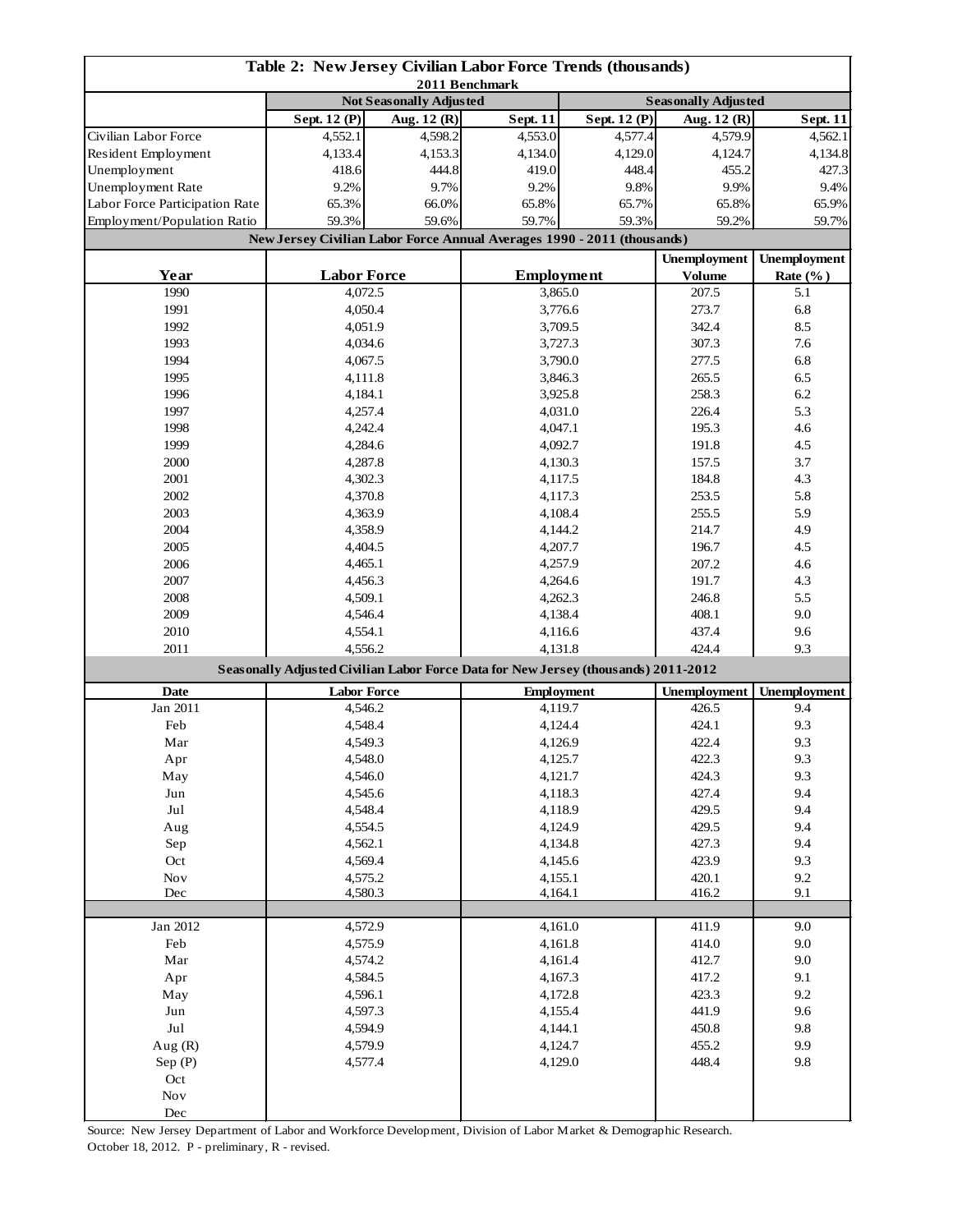| Table 3: New Jersey Nonfarm Employment by Industry for September 2012 |                                                    |                       |                     |                   |  |  |
|-----------------------------------------------------------------------|----------------------------------------------------|-----------------------|---------------------|-------------------|--|--|
|                                                                       | Not Seasonally Adjusted (thousands) 2011 Benchmark |                       |                     |                   |  |  |
|                                                                       | <b>Current Month</b>                               | <b>Previous Month</b> | <b>One Year Ago</b> | <b>Net Change</b> |  |  |
| Industry                                                              | Sept. 12 (P)                                       | Aug. 12 (R)           | <b>Sept. 11</b>     | over the Year     |  |  |
| <b>Total Nonfarm</b>                                                  | 3,907.1<br>3,302.6                                 | 3,909.2<br>3,325.0    | 3,864.0<br>3,260.4  | 43.1<br>42.2      |  |  |
| <b>Total Private Sector</b>                                           | 374.4                                              | 377.9                 |                     |                   |  |  |
| Goods Producing                                                       |                                                    |                       | 393.2               | $-18.8$           |  |  |
| Mining & Logging<br><b>Construction</b>                               | 1.4                                                | 1.4                   | 1.4                 | 0.0               |  |  |
|                                                                       | 125.9                                              | 131.1                 | 138.4<br>253.4      | $-12.5$           |  |  |
| <b>Manufacturing</b><br>Durable Goods                                 | 247.1<br>109.7                                     | 245.4                 | 112.6               | $-6.3$<br>$-2.9$  |  |  |
| <b>Fabricated Metal Products</b>                                      | 23.0                                               | 109.9                 | 22.9                | 0.1               |  |  |
| <b>Machinery Manufacturing</b>                                        | 14.0                                               | 22.8                  | 14.2                | $-0.2$            |  |  |
| Computer and Electronic Products                                      | 26.4                                               | 13.9<br>26.6          | 26.4                | 0.0               |  |  |
| Miscellaneous Manufacturing                                           | 18.1                                               |                       | 18.6                | $-0.5$            |  |  |
| Nondurable Goods                                                      | 137.4                                              | 18.2<br>135.5         | 140.8               | $-3.4$            |  |  |
| Food Manufacturing                                                    | 30.3                                               | 30.2                  | 30.2                | 0.1               |  |  |
| Paper Manufacturing                                                   | 10.1                                               | 10.1                  | 10.9                | $-0.8$            |  |  |
|                                                                       | 16.6                                               | 16.4                  | 16.6                | 0.0               |  |  |
| Printing and Related Support<br><b>Chemical Manufacturing</b>         | 50.7                                               | 50.8                  | 52.5                | $-1.8$            |  |  |
| Pharmaceutical and Medicine                                           | 28.1                                               | 28.3                  | 29.6                | $-1.5$            |  |  |
|                                                                       | 3.532.7                                            | 3,531.3               | 3,470.8             | 61.9              |  |  |
| Service-Providing<br>Private Service-Providing                        | 2,928.2                                            | 2,947.1               | 2.867.2             | 61.0              |  |  |
|                                                                       |                                                    |                       |                     |                   |  |  |
| Trade, Transportation, and Utilities<br>Wholesale Trade*              | 824.4<br>209.3                                     | 823.0                 | 814.4<br>208.7      | <b>10.0</b>       |  |  |
| Retail Trade*                                                         | 447.9                                              | 209.6<br>450.3        | 440.9               | 0.6<br>7.0        |  |  |
|                                                                       |                                                    |                       |                     |                   |  |  |
| Building Material & Garden Equip. and Supplies Dealers                | 30.8                                               | 31.3                  | 29.9                | 0.9               |  |  |
| Food and Beverage Stores                                              | 106.2                                              | 108.2                 | 102.3               | 3.9               |  |  |
| Health and Personal Care Stores                                       | 33.7                                               | 34.1                  | 34.0                | $-0.3$            |  |  |
| Clothing and Clothing Accessories Stores                              | 55.8                                               | 56.6                  | 55.8                | 0.0               |  |  |
| Sporting Goods, Hobby, Book and Music Stores                          | 16.4                                               | 16.3                  | 16.7                | $-0.3$            |  |  |
| <b>General Merchandise Stores</b>                                     | 71.9                                               | 71.4                  | 72.3                | $-0.4$            |  |  |
| Transportation, Warehousing and Utilities                             | 167.2                                              | 163.1                 | 164.8               | 2.4               |  |  |
| Utilities*                                                            | 13.6                                               | 13.9                  | 13.6                | 0.0               |  |  |
| Transportation & Warehousing*                                         | 153.6                                              | 149.2                 | 151.2               | 2.4               |  |  |
| <b>Information</b>                                                    | 71.3                                               | 68.9                  | 72.7                | $-1.4$            |  |  |
| Publishing Industries (except Internet)                               | 19.4                                               | 19.5                  | 20.8                | $-1.4$            |  |  |
| Telecommunications                                                    | 30.1                                               | 30.0                  | 31.3                | $-1.2$            |  |  |
| Internet Service Providers, Web Portals, Data Processing Srvs.        | 8.1                                                | 8.2                   | 8.1                 | 0.0               |  |  |
| <b>Financial Activities</b>                                           | 251.3                                              | 253.1                 | 251.6               | $-0.3$            |  |  |
| Finance and Insurance*                                                | 193.7                                              | 195.2                 | 196.5               | $-2.8$            |  |  |
| Securities, Commodity Contracts and Other Fin. Investments            | 44.6                                               | 45.3                  | 47.1                | $-2.5$            |  |  |
| Insurance Carriers and Related Activities                             | 80.2                                               | 80.8                  | 80.9                | $-0.7$            |  |  |
| Real Estate and Rental/Leasing*                                       | 57.6                                               | 57.9                  | 55.1                | 2.5               |  |  |
| <b>Professional and Business Services</b>                             | 617.4                                              | 621.8                 | 612.6               | 4.8               |  |  |
| Professional, Scientific and Technical Services*                      | 282.7                                              | 286.5                 | 279.7               | 3.0               |  |  |
| Management of Companies and Enterprises*                              | 74.5                                               | 74.4                  | 77.2                | $-2.7$            |  |  |
| Administrative Support & Waste Management/Remediation*                | 260.2                                              | 260.9                 | 255.7               | 4.5               |  |  |
| <b>Education, Health and Social Assistance Services</b>               | 629.8                                              | 624.8                 | 608.9               | 20.9              |  |  |
| Educational Services*                                                 | 91.8                                               | 89.8                  | 89.3                | 2.5               |  |  |
| Health Care and Social Assistance*                                    | 538.0                                              | 535.0                 | 519.6               | 18.4              |  |  |
| Hospitals                                                             | 162.0                                              | 162.2                 | 157.5               | 4.5               |  |  |
| Nursing and Residential Care Facilities                               | 91.3                                               | 91.2                  | 89.8                | 1.5               |  |  |
| Social Assistance                                                     | 74.9                                               | 74.0                  | 74.4                | 0.5               |  |  |
| <b>Leisure and Hospitality</b>                                        | 361.5                                              | 382.1                 | 344.4               | 17.1              |  |  |
| Arts, Entertainment and Recreation*                                   | 55.7                                               | 68.5                  | 58.2                | $-2.5$            |  |  |
| Accommodation and Food Services*                                      | 305.8                                              | 313.6                 | 286.2               | 19.6              |  |  |
| Food Services and Drinking Places                                     | 242.1                                              | 242.6                 | 226.5               | 15.6              |  |  |
| <b>Other Services</b>                                                 | 172.5                                              | 173.4                 | 162.6               | 9.9               |  |  |
| Repair and Maintenance                                                | 38.3                                               | 36.6                  | 33.3                | 5.0               |  |  |
| Personal and Laundry Services                                         | 54.9                                               | 55.1                  | 51.8                | 3.1               |  |  |
| Religious, Grantmaking, Civic, Professional and Similar Org.          | 79.3                                               | 81.7                  | 77.5                | 1.8               |  |  |
| Government                                                            | 604.5                                              | 584.2                 | 603.6               | 0.9               |  |  |

October 18, 2012 P - preliminary, R-revised.

Shaded rows denote supersector series, \* denote sector series.

Source: New Jersey Department of Labor and Workforce Development, Division of Labor Market and Demographic Research.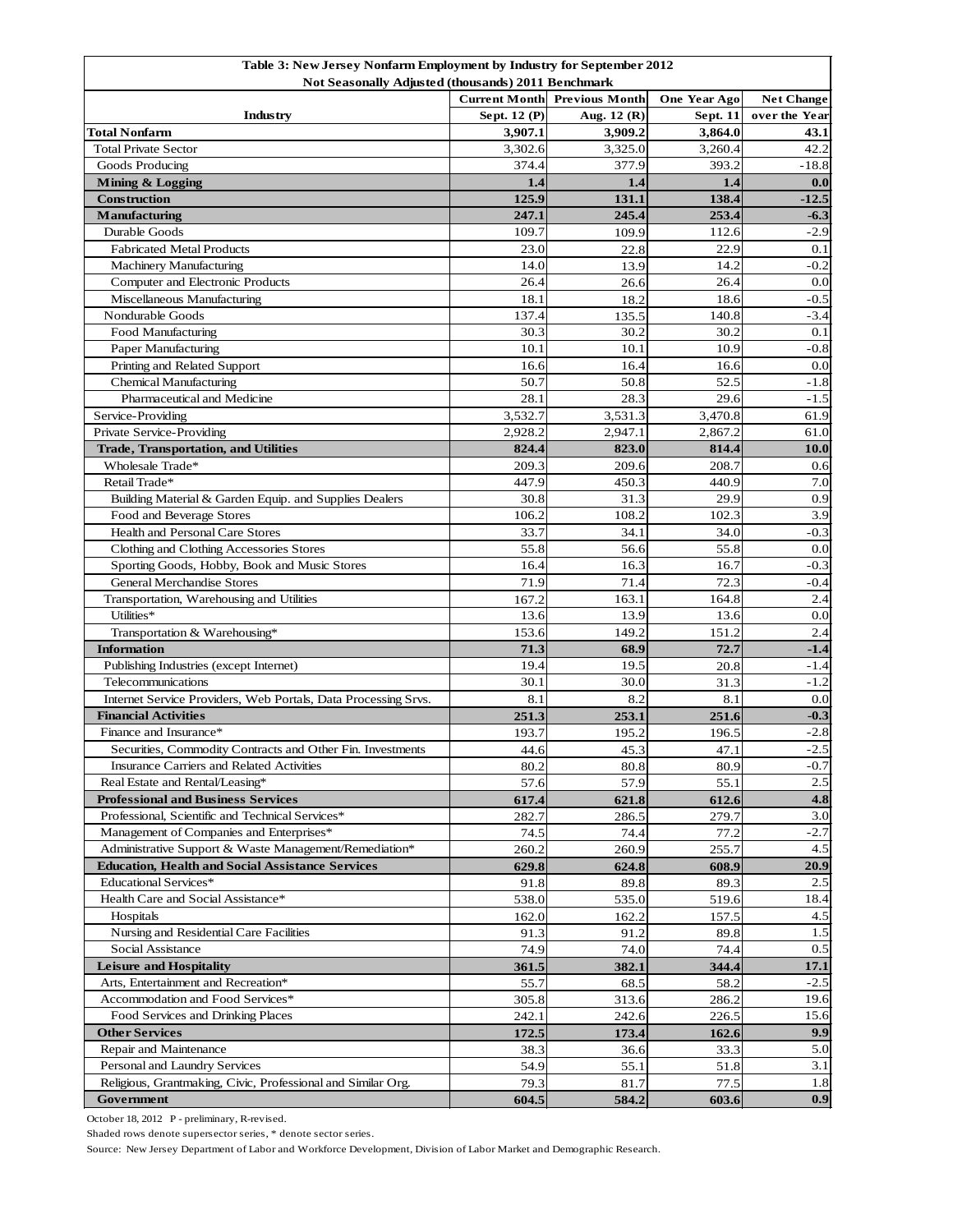| Table 4: New Jersey Nonfarm Employment (in thousands) 2011 Benchmark |              |              |                                         |              |           |       |  |
|----------------------------------------------------------------------|--------------|--------------|-----------------------------------------|--------------|-----------|-------|--|
| <b>Annual Averages</b>                                               |              |              |                                         |              |           |       |  |
|                                                                      | <b>Total</b> |              | <b>Public</b>                           |              |           |       |  |
|                                                                      |              |              |                                         |              | Service-  |       |  |
| Year                                                                 |              | <b>Total</b> | Manufacturing                           | Construction | Providing |       |  |
| 1990                                                                 | 3,635.1      | 3,058.4      | 529.5                                   | 147.7        | 2,378.1   | 576.7 |  |
| 1991                                                                 | 3,498.7      | 2,927.1      | 498.3                                   | 122.6        | 2,303.7   | 571.6 |  |
| 1992                                                                 | 3,457.9      | 2,886.0      | 474.1                                   | 112.1        | 2,297.6   | 571.9 |  |
| 1993                                                                 | 3,493.0      | 2,922.3      | 462.9                                   | 116.3        | 2,340.8   | 570.7 |  |
| 1994                                                                 | 3,552.8      | 2,979.4      | 456.0                                   | 121.7        | 2,399.4   | 573.4 |  |
| 1995                                                                 | 3,600.6      | 3,027.2      | 448.6                                   | 123.3        | 2,453.0   | 573.4 |  |
| 1996                                                                 | 3,638.9      | 3,068.3      | 437.4                                   | 125.0        | 2,503.8   | 570.6 |  |
| 1997                                                                 | 3,724.5      | 3,154.3      | 435.4                                   | 131.8        | 2,584.9   | 570.3 |  |
| 1998                                                                 | 3,801.3      | 3,229.6      | 429.4                                   | 136.1        | 2,661.8   | 571.7 |  |
| 1999                                                                 | 3,901.1      | 3,323.5      | 422.5                                   | 143.6        | 2,755.3   | 577.6 |  |
| 2000                                                                 | 3,994.5      | 3,405.7      | 421.6                                   | 149.6        | 2,832.6   | 588.9 |  |
| 2001                                                                 | 3,997.2      | 3,394.6      | 401.2                                   | 158.8        | 2,832.8   | 602.6 |  |
| 2002                                                                 | 3,983.9      | 3,370.4      | 367.5                                   | 162.6        | 2,838.8   | 613.5 |  |
| 2003                                                                 | 3,978.8      | 3,356.9      | 350.4                                   | 160.5        | 2,844.5   | 621.9 |  |
| 2004                                                                 | 3,999.1      | 3,365.7      | 338.2                                   | 165.9        | 2,860.0   | 633.4 |  |
| 2005                                                                 | 4,039.1      | 3,397.5      | 330.4                                   | 169.1        | 2,896.3   | 641.6 |  |
| 2006                                                                 | 4,071.0      | 3423.7       | 323.8                                   | 174.9        | 2923.3    | 647.3 |  |
| 2007                                                                 | 4,078.9      | 3431.2       | 311.3                                   | 172.3        | 2946.0    | 647.7 |  |
| 2008                                                                 | 4,050.9      | 3,401.7      | 298.8                                   | 164.5        | 2,936.7   | 649.2 |  |
| 2009                                                                 | 3,894.9      | 3,242.5      | 266.3                                   | 138.6        | 2,836.1   | 652.4 |  |
| 2010                                                                 | 3,850.6      | 3,210.7      | 257.2                                   | 129.5        | 2,822.7   | 640.0 |  |
| 2011                                                                 | 3,856.2      | 3,236.3      | 254.1                                   | 129.7        | 2,851.2   | 619.9 |  |
|                                                                      |              |              | <b>Seasonally Adjusted Monthly Data</b> |              |           |       |  |
| 2011                                                                 |              |              |                                         |              |           |       |  |
| Jan                                                                  | 3,837.5      | 3,217.2      | 255.4                                   | 126.8        | 2,833.7   | 620.3 |  |
| Feb                                                                  | 3,841.5      | 3,219.9      | 255.4                                   | 127.3        | 2,835.9   | 621.6 |  |
| Mar                                                                  | 3,843.5      | 3,223.0      | 255.2                                   | 127.8        | 2,838.7   | 620.5 |  |
| Apr                                                                  | 3,849.7      | 3,228.8      | 254.6                                   | 129.2        | 2,843.7   | 620.9 |  |
| May                                                                  | 3,847.7      | 3,227.4      | 254.0                                   | 128.5        | 2,843.6   | 620.3 |  |
| $\mathop{\text{Jun}}$                                                | 3,849.2      | 3,228.2      | 253.8                                   | 128.8        | 2,844.2   | 621.0 |  |
| Jul                                                                  | 3,859.4      | 3,240.3      | 254.3                                   | 131.0        | 2,853.6   | 619.1 |  |
| Aug                                                                  | 3,858.2      | 3,236.7      | 254.1                                   | 130.8        | 2,850.4   | 621.5 |  |
| Sep                                                                  | 3,861.4      | 3,240.9      | 251.6                                   | 131.1        | 2,856.8   | 620.5 |  |
| Oct                                                                  | 3,865.2      | 3,245.6      | 251.7                                   | 130.3        | 2,862.2   | 619.6 |  |
| <b>Nov</b>                                                           | 3,871.9      | 3,252.2      | 250.9                                   | 129.8        | 2,870.1   | 619.7 |  |
| Dec                                                                  | 3,874.6      | 3,254.7      | 251.1                                   | 128.9        | 2,873.3   | 619.9 |  |
| 2012                                                                 |              |              |                                         |              |           |       |  |
| Jan                                                                  | 3,883.4      | 3,262.4      | 255.2                                   | 129.2        | 2,876.7   | 621.0 |  |
| Feb                                                                  | 3,890.4      | 3,269.8      | 254.5                                   | 130.6        | 2,883.4   | 620.6 |  |
| Mar                                                                  | 3,886.7      | 3,262.5      | 254.1                                   | 127.5        | 2,879.6   | 624.2 |  |
| Apr                                                                  | 3,889.9      | 3,269.3      | 253.1                                   | 127.7        | 2,887.2   | 620.6 |  |
| May                                                                  | 3,904.3      | 3,279.7      | 251.9                                   | 125.5        | 2,901.0   | 624.6 |  |
| Jun                                                                  | 3,911.6      | 3,283.7      | 249.5                                   | 125.5        | 2,907.3   | 627.9 |  |
| Jul                                                                  | 3,904.3      | 3,282.0      | 246.9                                   | 123.7        | 2,910.0   | 622.3 |  |
| Aug $(R)$                                                            | 3,906.6      | 3,281.4      | 244.1                                   | 121.9        | 2,914.0   | 625.2 |  |
| Sep(P)                                                               | 3,905.4      | 3,282.5      | 245.0                                   | 117.7        | 2,918.4   | 622.9 |  |
| Oct                                                                  |              |              |                                         |              |           |       |  |
| <b>Nov</b>                                                           |              |              |                                         |              |           |       |  |
| Dec                                                                  |              |              |                                         |              |           |       |  |

October 18, 2012 P - preliminary, R-revised.

Source: New Jersey Department of Labor and Workforce Development, Division of Labor Market & Demographic Research.